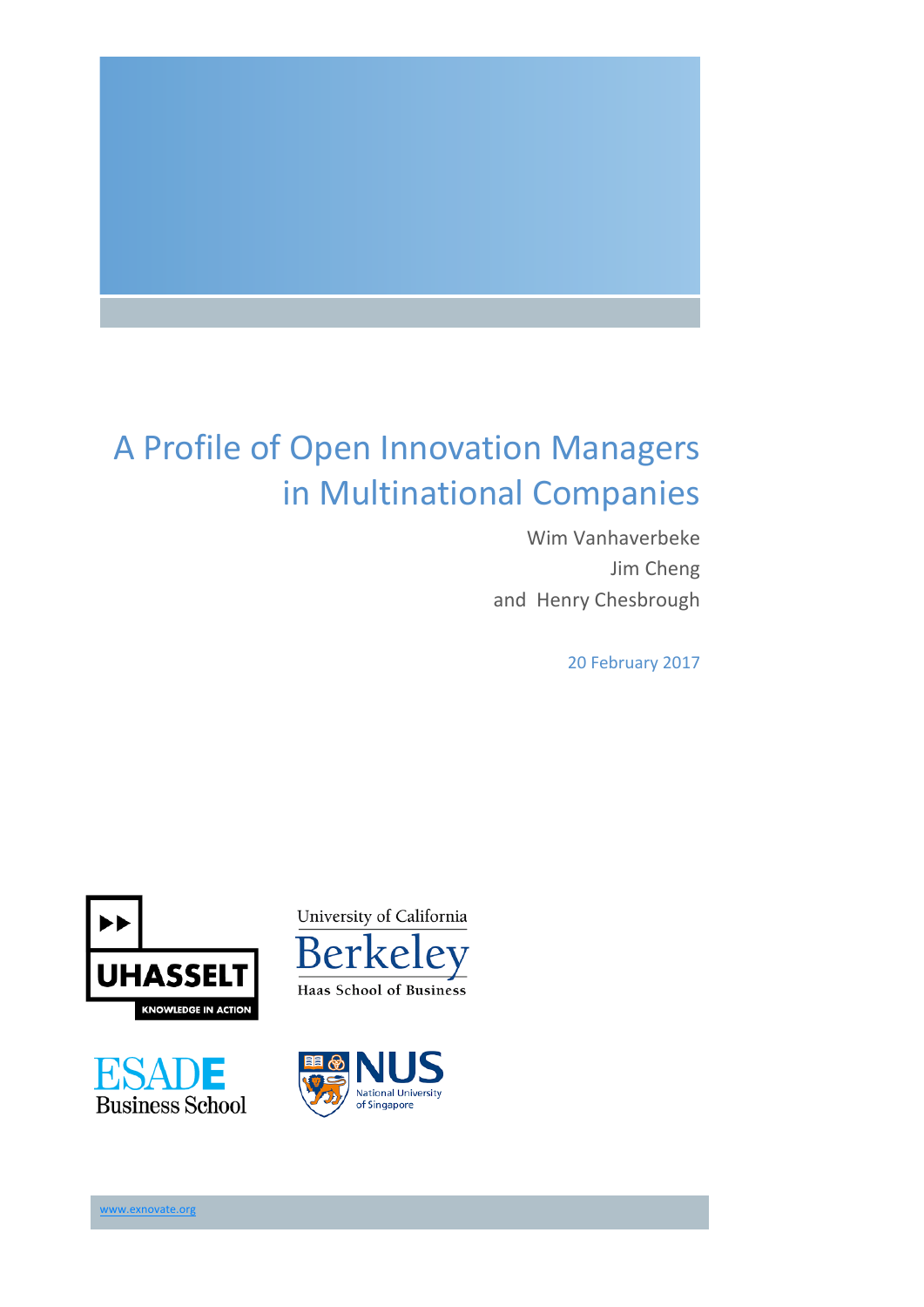## **Executive summary**

### Why we wrote this report

Open innovation is widely used in large companies and we know increasingly more about how to manage this process. In contrast, we know virtually nothing about the managers and practitioners who are driving open innovation in large companies. Who are the managers operating in open innovation teams or units? What is their profile? How long do they stay in an open innovation job, and what is their tenure in the company? Where did they work before their open innovation job, and more interestingly, where do they go afterwards? Do they leave or do they stay in the company? Are they promoted and what is the likelihood of a promotion if they leave the company? We try to answer these questions based on an investigation of open innovation managers on LinkedIn.

### Method

We traced open innovation managers in leading multinational companies. The managers were responsible for open innovation in one of the selected companies for the period 2010-2012. Focusing on a specific period was necessary to obtain a reasonable estimation of the time these managers were responsible for open innovation and to understand what they do after their open innovation job. This process led to a sample of 158 managers.

### Findings

Although our work is exploratory, we reached some interesting conclusions:

- Based on LinkedIn data, we find that only a small minority of the multinationals we investigated have ten or more open innovation managers. The majority have fewer than five, showing that a relatively small team can manage open innovation  $-$  even in the companies with revenues exceeding \$5 billion.
- Open innovation managers have relatively long tenure in the company (an average of 15 years). A possible explanation is that open innovation managers must know the company very well to understand the business needs. Additionally, these managers must have a strong reputation and/or seniority so that their colleagues take them seriously.
- Open innovation managers stay an average of seven years in the job. This is an underestimation, as many managers were still working in their open innovation jobs when we collected the data. Open innovation management is not a transitory job for most managers and requires long-term commitment. The longer they stay in the job, the smaller the chance that they switch to other companies.
- Open innovation is traditionally linked to R&D activities. However, we find that only 40% of open innovation managers in the sampled multinationals have an R&D background. Most managers come from other functions and divisions in the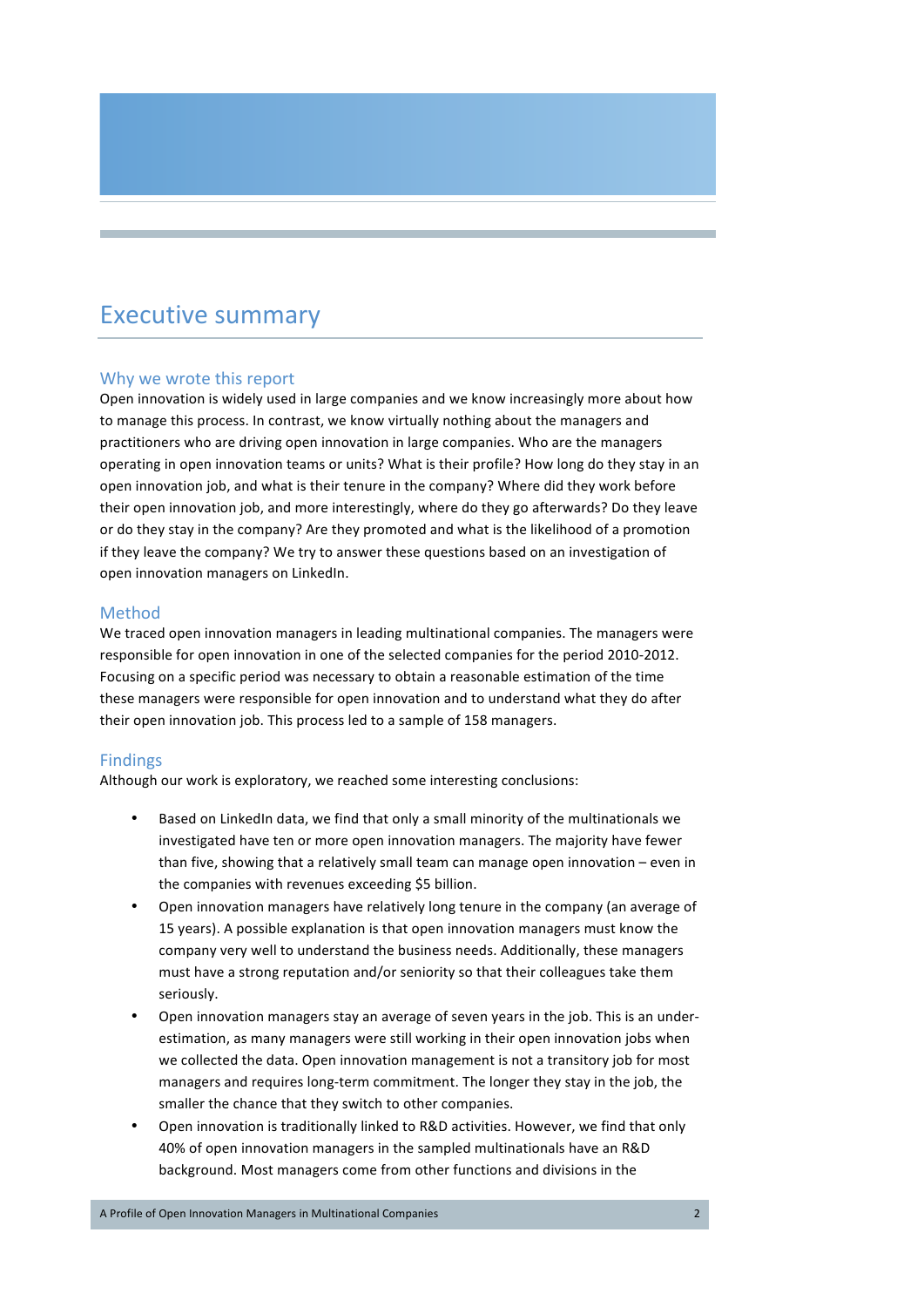company. Open innovation management teams need people with very diverse backgrounds. This is unsurprising since companies need a variety of skills to successfully launch a new product or business. Companies such as P&G have two types open innovation teams: one is technology focused (and moves the project to a proof-of-concept stage), and the second team focuses on new business development and is composed of people with diverse, non-technical backgrounds.

- The current study focuses on what managers do after the 2010-2012 period. Remarkably, 59% are still working in open innovation in the same company, another 13% switched to another job in the company. Of the managers who left the company: 11% stayed in open innovation, and 17% worked in a different job. In short, these figures confirm: (a) most managers stay for many years in open innovation; and (b) that leaving the company reduces the likelihood that they stay in open innovation.
- The tenure and number of years in open innovation depends on whether they leave the company, or whether they stay in an open innovation job. Tenure is high in all cases (>15 years) except for managers that leave the company and have no ambition to stay in open innovation in their new job. We also find that managers who have been working a short time in open innovation tend to move to other jobs (in the same or another company). This observation shows that highly specialised (and older or senior) open innovation managers with considerable tenure and many years of service in open innovation tend to stay in open innovation jobs, while younger managers with less open innovation experience stay for between two and four years in the job, and then choose another job in the same or another company.
- When open innovation managers leave the company, two out of three change jobs: 27% become consultants and 5% work in open innovation services. Most managers find a new job in a non-competing company  $(44%)$ , while 24% join a competing company.
- We found little evidence for dissemination of good practices through hiring open innovation managers from other companies: only 3% of the sampled managers worked in 2016 in another company as open innovation managers, and only half of this group worked in a competing company.
- We also find that leaving the company increases the likelihood of promotion. But this conclusion does not apply in the same way for all circumstances:
	- $\circ$  The chances of promotion are always significantly lower when managers stay in open innovation, than when they obtain a different job. This holds irrespective of whether they stay or leave the company.
	- $\circ$  When open innovation managers stay in the open innovation field, promotion is slightly more likely than for those who leave the company (29% compared to 22% for those who stay).
	- o When open innovation managers start a different job, promotion is more likely (67%) for those who stay in the company, than for those who leave the firm (56%).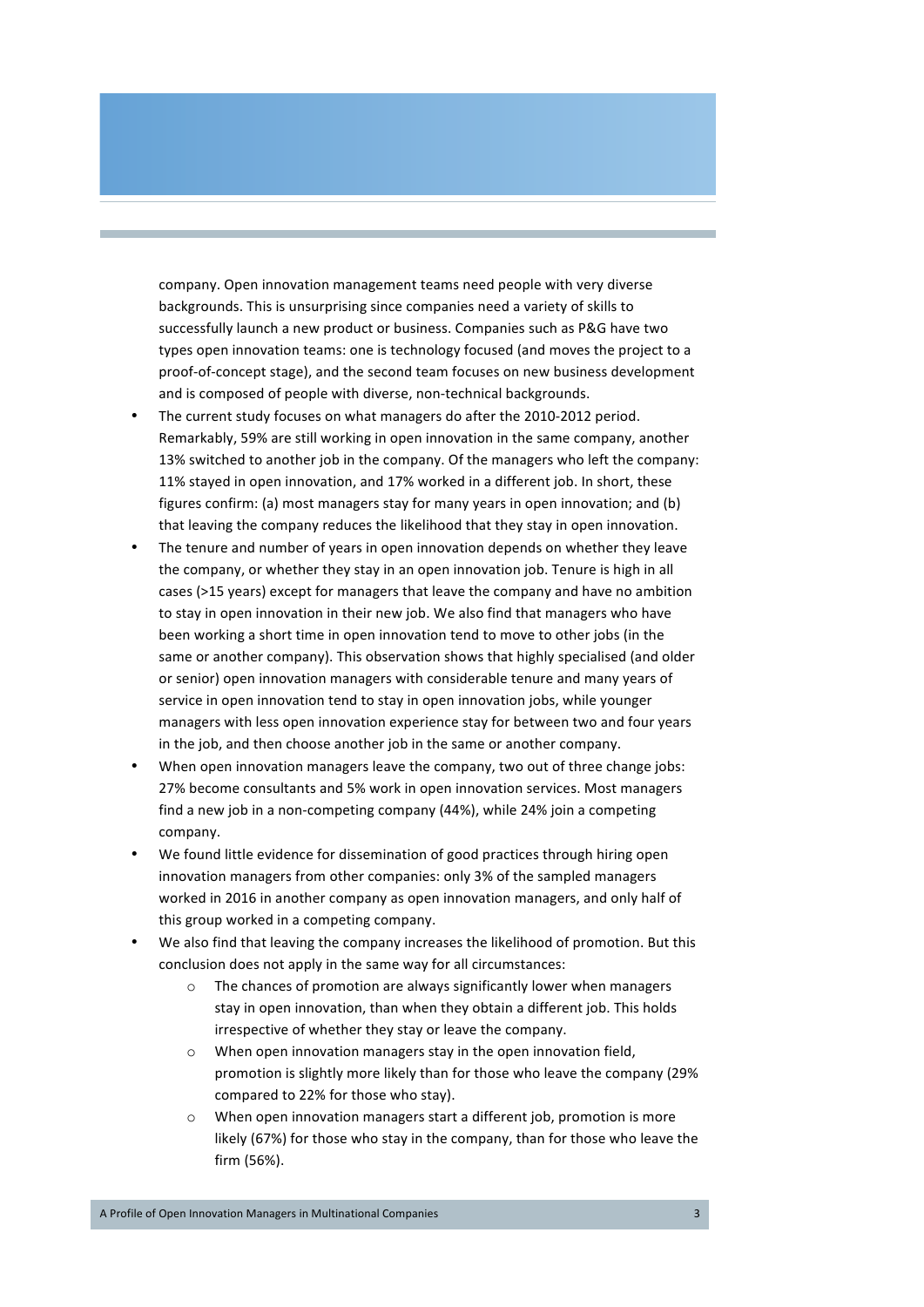### About the study

We know a lot about open innovation but virtually nothing about the managers and practitioners who are driving open innovation in large companies

Over the last fifteen years, large firms have been opening their innovation processes and open innovation has become a widely used and discussed phenomenon in both Europe and America.<sup>1</sup> Companies use open innovation to gain a better understanding of new technological and market developments outside their organisation, combining these external capabilities with their own internal innovation resources. In this way, open innovation-enabled companies benefit from new ideas, reduce risk, increase speed of innovation, and leverage scarce resources.

The benefits and potential risks of open innovation have been well documented in the academic and professional literature on innovation management. Yet there is virtually no information on *who is managing open innovation activities in large companies*. An increasing number of large companies have created *open innovation teams* and team members have specific tasks in driving open innovation. Firms implementing open innovation organise their open innovation teams in various organisational structures: the organisation can be formal or informal, centralised or decentralised. The most commonly observed organisational construct is that of a central open innovation team.<sup>2</sup>

An open innovation team has a range of tasks to fulfil: firstly, open innovation team members provide 'training and mentoring' to develop capabilities. They provide the necessary open innovation skills and training to other managers in the company.<sup>3</sup> Secondly, they provide strategic linkages to legal and IP expertise in the company. In other words, they try to create a space where scientists can safely and freely interact with other experts. They create a legal umbrella protecting scientists and researchers in their interaction with universities, research

A Profile of Open Innovation Managers in Multinational Companies 4 and 2008 1999 1999 1999 1999 1999 1999 1999

*Chesbrough, H. and Brunswicker, S. (2014). A Fad or a Phenomenon? The Adoption of Open Innovation Practices in* 

Large Firms, **Research-technology Management**, March-April, 16-25.<br>Mortara and Minshall (2011). How do large multinational companies implement open innovation? **Technovation** 

*<sup>31, 586-597.</sup>*<br>Golightly, J. (2012). **Realising the value of open innovation**. Big Innovation Centre *Mortara, L., & Minshall, T. (2011). How do large multinational companies implement open innovation? Technovation,31, 586-597.*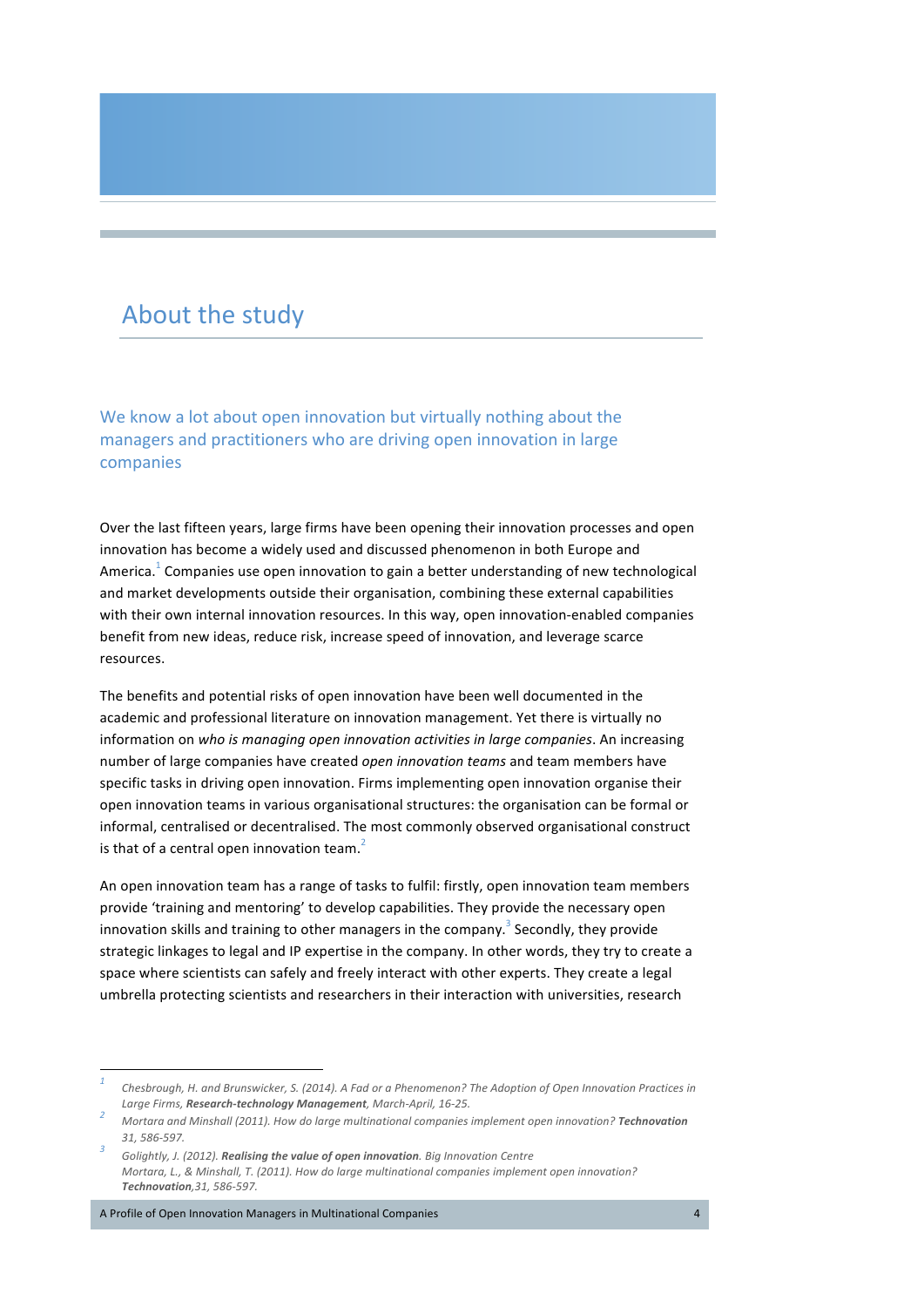labs, or start-ups.<sup>4</sup> Thirdly, they are heavily involved in technology scouting. Fourthly, the team develops tools and processes so managers can work with outside partners in a fluid and productive way: setting up, for example, small intrapreneurial and cross-functional teams that are empowered to do 'everything' providing they achieve their targets. They must support internal openness and develop an internal language for open innovation.<sup>5</sup> They must guarantee continual support to open innovation implementation from the top of the firm. Finally, the team must provide a 'friendly' point of contact and a navigable route into the company. 6

An unanswered question remains: **which type of managers are working in these open** *innovation teams in large companies?* Although an increasing number of managers include the words 'open innovation' in their job title or job description, this report is, to our knowledge, the first that describes the profiles and careers of open innovation managers. A quick search on LinkedIn (8 October, 2016) shows that there were 1049 managers worldwide with 'open innovation' in their job title. This figure slightly over-represents open innovation practitioners because 86 of the managers are management consultants and 20 work in higher education. Yet, 943 managers who have 'open innovation' in their job title is an impressive figure. The industries with the most 'open innovation' job title are: (91) consumer goods, (45) pharmaceuticals, (45) telecommunications, (34) chemicals, (27) computer software, (26) food & beverages, (22) consumer electronics, (20) banking, (18) biotechnology, (18) financial services, and (16) automotive. However, this number under-represents the number of people working in open innovation teams. In contrast, a search in LinkedIn based on the term 'open innovation' results in 337.309 hits. This number of course over-estimates the number people in companies whose *job* is related to open innovation activities. Finding managers in LinkedIn whose job is essentially related to open innovation thus requires some manual selection.

LinkedIn contains a wealth of information about jobs and career paths, but the online platform is not designed to reveal open innovation team members at the push of a button. People working in open innovation teams may have various job titles of which 'open innovation' is just one. Job descriptions including the term 'open innovation' are casting the net too widely because many employees who are not working in open innovation teams are still affected by open innovation activities. Finding open innovation team members requires a carefully designed two-stage approach: firstly, our search in LinkedIn was broad enough to probably capture all employees working in an open innovation team. Secondly, we read all selected LinkedIn pages and manually filtered the real open innovation team jobs from other jobs that were wrongfully included in the sample.

*.* 

*Minshall, L., Mortara, J., Napp, I., & Slacik, T. (2009). How to implement open innovation: Lessons from studying* **large multinational companies**. Centre for Technology Management, Institute for Manufacturing.<br>Minshall et al. (2009). Ibid.

*Mortara et al. (2011). Ibid. <sup>6</sup> Golightly, J. (2012). Ibid.*

A Profile of Open Innovation Managers in Multinational Companies 6 and 200 and 200 and 200 and 200 and 200 and 200 and 200 and 200 and 200 and 200 and 200 and 200 and 200 and 200 and 200 and 200 and 200 and 200 and 200 and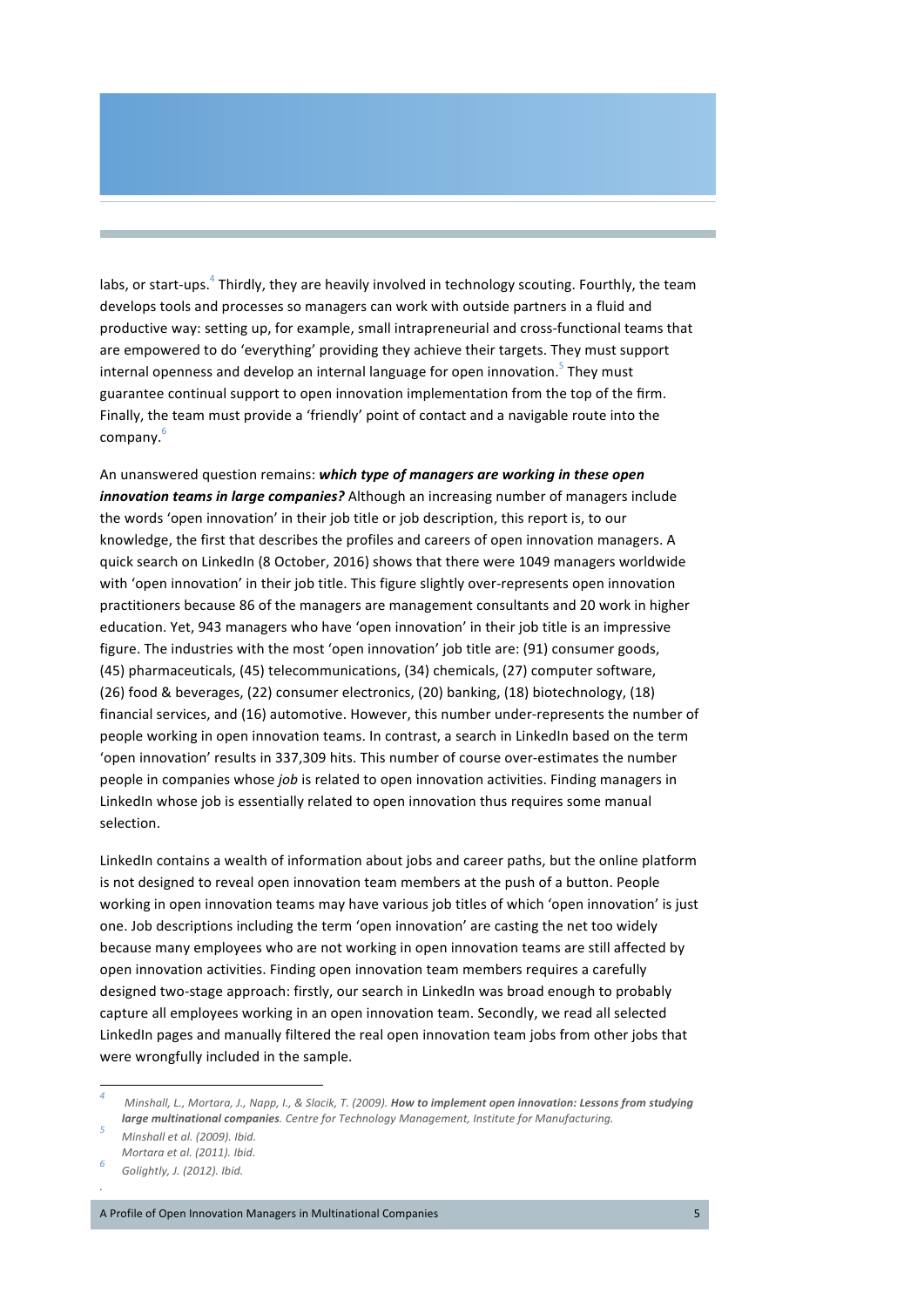### How did we set up the study?

To study the profile of open innovation managers we used LinkedIn profiles of managers working in large multinational companies in industries that are well known for their early adoption of open innovation.<sup>7</sup> We selected companies applying the following criteria:

- Large manufacturing multinationals, defined as having a global presence with yearly revenues of at least a \$5 billion.
- Owners of large recognisable brands
- Ample experience in open innovation, defined by having staff with open innovation responsibilities

When we applied these criteria, we ended up with 32 companies in FMCG (fast moving consumer goods), or companies who sold to consumers (B2C), such as consumer technology companies, consumer chemical companies, and several conglomerates with major company and/or product brands. $8\degree$  To understand their profiles over a long period, we focused on managers who have been in their respective open innovation positions for at least the period 2010-2012. The study includes company profiles and open innovation practitioner backgrounds (educational and professional). By doing so, we can identify where open innovation managers in large companies come from, how long they are active in an open innovation team, and what they do professionally once they leave that position.

### Searching open innovation managers on LinkedIn

We began our search for open innovation managers with LinkedIn, using terms such as open innovation, external innovation, alliances, collaborative innovation, and crowdsourcing. We came across 398 employees who we deemed to be practitioners of open innovation in large companies in the 32 large multinational firms. We decreased our sample size to 158 individuals to capture those managers who were effectively working in open innovation between 2010 and 2012. We chose these years to give enough time to follow their career trajectory after 2012. 

Our research consisted of five main phases: preparation; data collection; data cleaning; data analysis; and conclusions.

#### *Preparation*

A Profile of Open Innovation Managers in Multinational Companies 6 and 100 minutes of 6 and 100 minutes 6 and 100 minutes 6 and 100 minutes of 6 and 100 minutes 6 and 100 minutes of 6 and 100 minutes of 6 and 100 minutes o

*Huston, L* and Sakkab, N. (2006). Connect and Develop: Inside Procter & Gamble's new model for innovation, *Harvard Business Review, March.*

*Huston, L. and Sakkab, N. (2015).* Implementing open innovation, Research-Technology Management, 50 (2), 21-*25.*

*Dodgson, M., Gann, D. and Salter, A. (2006). The role of technology in the shift towards open innovation: the case of Procter & Gamble, R&D Management, 36(3), 333-346. 823-746. 823-766. <i>823 Companies are: AkzoNobel, 3M, AB* Inbev, *Avon, Beiersdorf, Cadbury, CISCO, Clorox, Coca-Cola, Danone,* 

DSM, Ericsson, Ferrero, General Mills, HP, Kelloggs, Kimberly-Clark, Kraft, LEGO, L'Oreal, Microsoft, Mondelez, *Nestle, P&G, Pepsi, Philips, Reckitt Benckiser, Samsung, SC Johnson, Shell, Telefonica, Unilever.*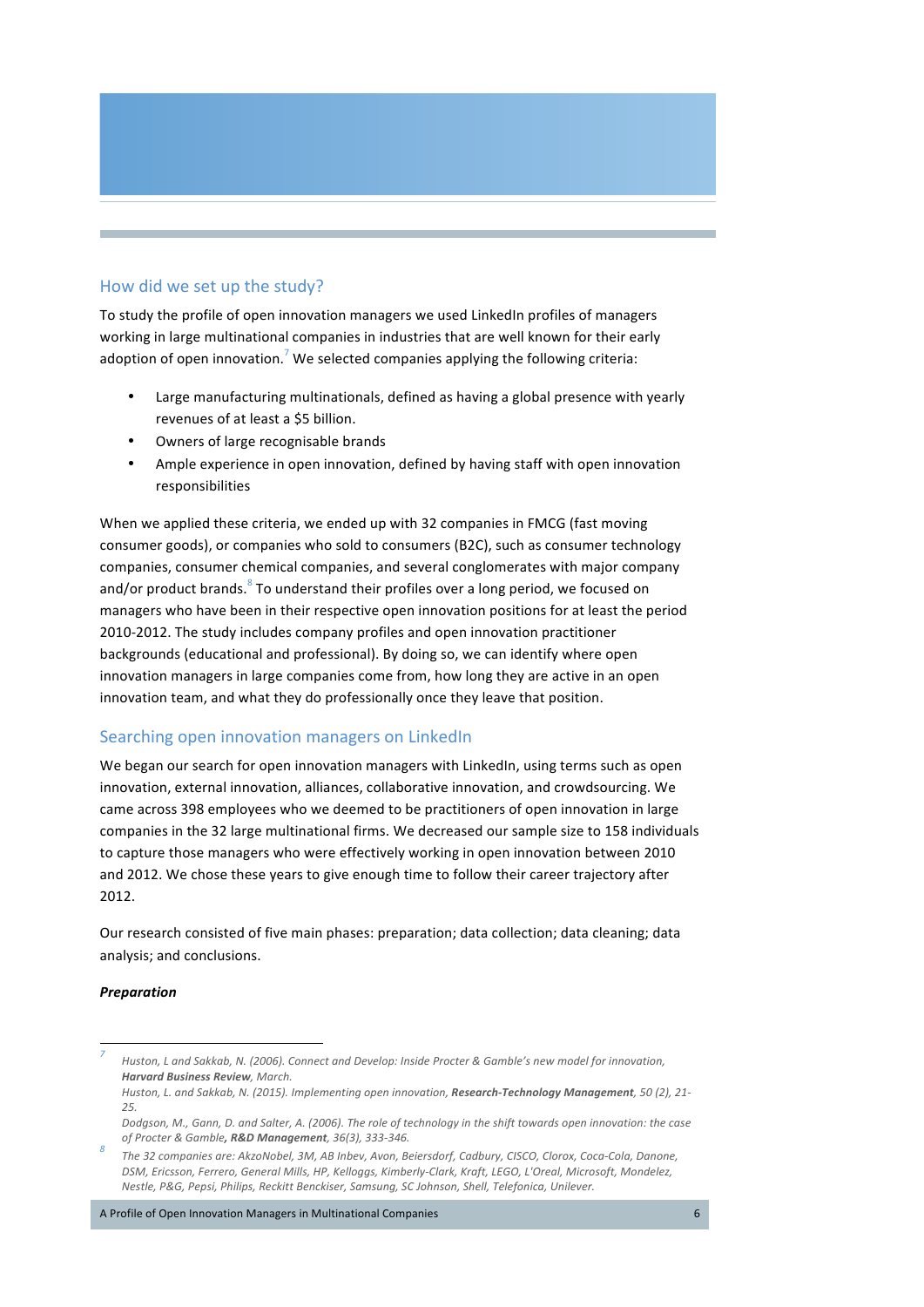The preparation defined which companies to include and what information was needed. Only the 32 companies who met our criteria for large multinationals with open innovation employees were selected for research.

We went through the following process to find the open innovation managers:

- Open innovation position (job level) in 2010-2012. This is the reference position to determine which OI professionals were included in our data. We only considered open innovation managers who worked for one of the 32 selected companies at some point between 2010 and 2012.
- Length of time spent in open innovation position(s) until October 2016. This number is the aggregate number of years that the OI professional has spent in an open innovation role.
- The department in which the open innovation manager worked or type of work prior to holding an open innovation position.
- Tenure in the company (in October 2016).
- If applicable, new position/title, new company, type of new company, and if the new company is a competitor to the company where the open innovation manger worked in 2010-2012. If the open innovation professional does not stay in the same position, we investigate their new destination.
- Age of the open innovation manager in October 2016 (this is an estimate using the graduation year).

#### *Data collection*

The data was gathered in October 2016 using the advanced LinkedIn Search for persons. The overall search criterion was that one of the 32 selected companies must be the current or previous place of employment. Additionally, relevant search terms related to open innovation were included (specifically: open innovation, external technology sourcing, customer-centred innovation, collaborative innovation, and crowd-sourcing). From this outset, the individual profile was manually reviewed to determine its relevance. This evaluation was performed considering relevant criteria as defined in Figure 1 below. From this initial search, we selected 398 people who were open innovation managers working in one of the selected companies.

#### *Data cleaning*

Data cleaning was handled in the database. The first focus was to make sure that the person in question had worked in an open innovation position during the years 2010-2012 (the reference position). As shown in Figure 1 below, the initial pool of open innovation professionals was filtered again using two criteria, if the manager was working in open innovation during the reference period; and if they could be identified as open innovation managers. After applying these two filters, we had a final data sample of 158 people. Only five companies had ten or more open innovation managers, while the majority (23 out of 32) had less than five open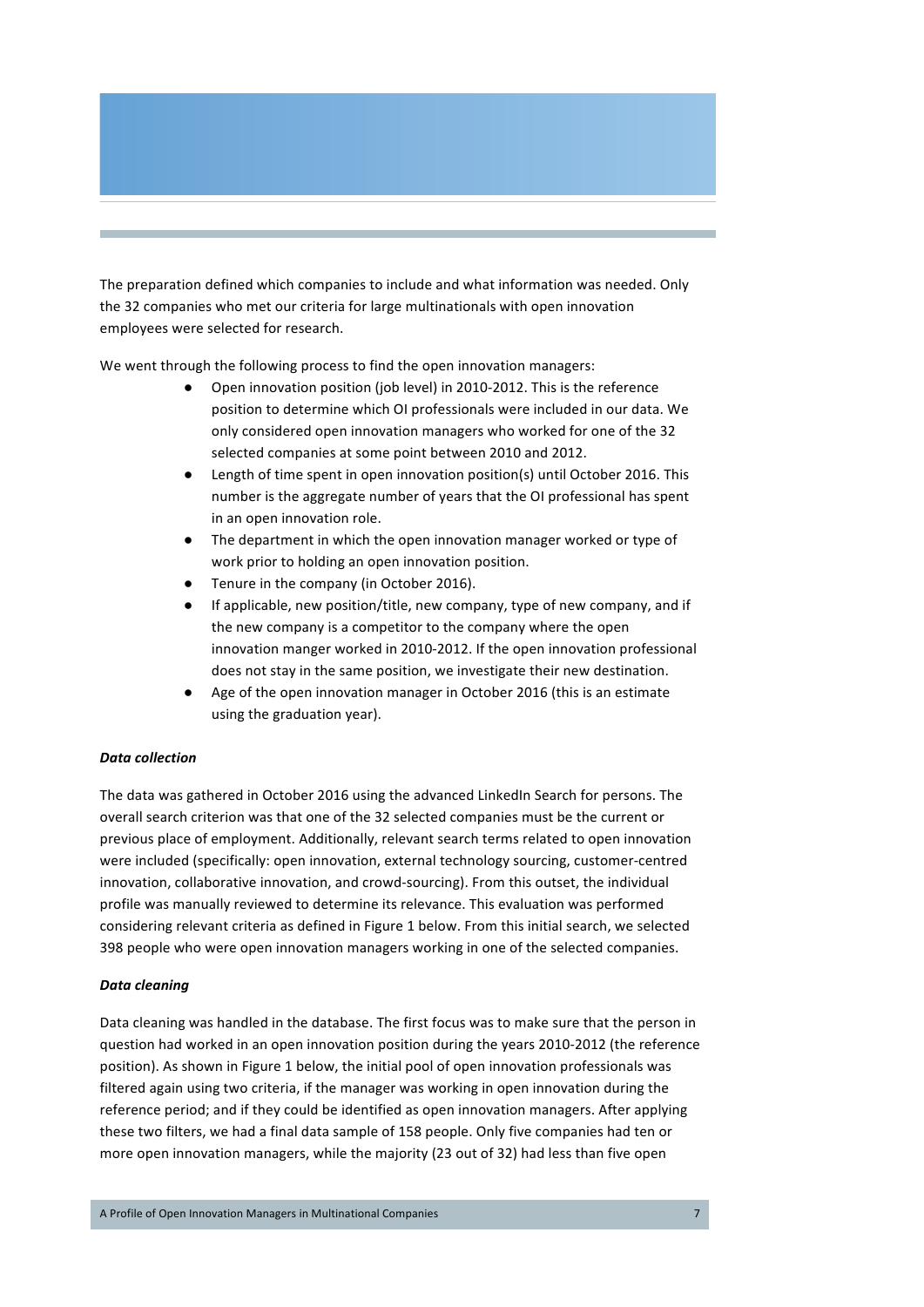

innovation managers. This shows that relatively small teams can manage open innovation even in large manufacturing companies.

Figure 1 shows the data collection and search process.



**Figure 1: Search process for open** 

**innovation managers**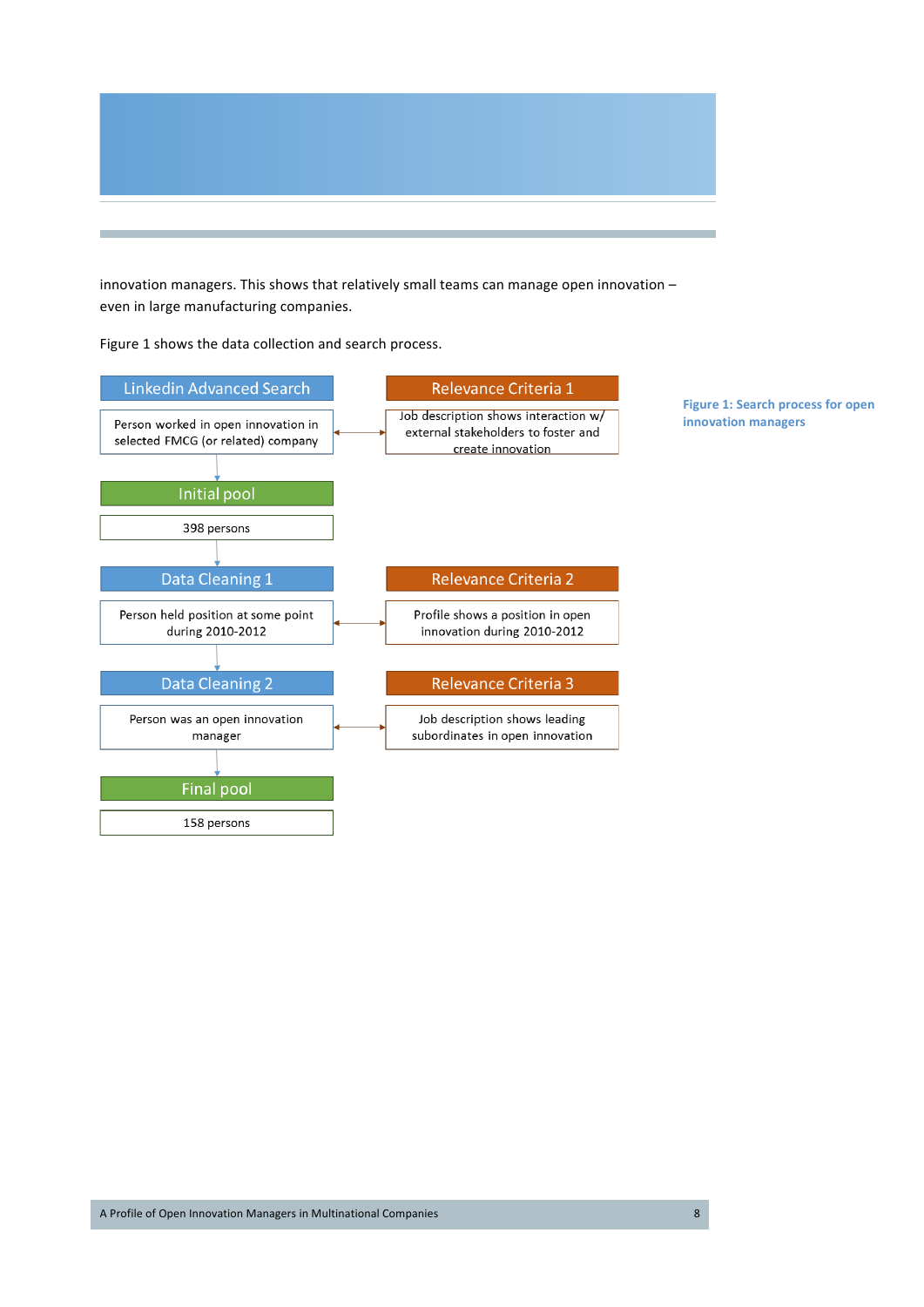# What is the profile of the open innovation manager?

### Background of an open innovation manager

The average age of an open innovation manager in our sample is 43 (as of October 2016). Figure 2 shows the age distribution: very few open innovation managers are younger than 35. Most are mid-aged with almost equal percentages for the age categories from 36-40 up to 50-55. Some open innovation managers are older, and the figures suggest that some are retiring from the company in that job position – so, for some managers it is a 'fin de carrière' job.

The average tenure at the company where the manager was employed in 2010-2012 is 15 years – this relatively long tenure is unsurprising given the average age of an open innovation manager. Figure 3 shows the distribution of tenure of our sample in their companies. Most managers had already worked (by October 2016) between 6 and 20 years in the company. Only a few had worked 5 years or less in the company. A significant number had worked for more than 20 years.

One of the main reasons for the relatively high average age and number of years an open *innovation manager has worked in a company before working in open innovation is that managers* who work in open innovation should know the company very well to understand its *business needs. Additionally, these managers should have a strong reputation and/or seniority in* the company, so that their colleagues take them seriously and use the open innovation services of the team.

The average number of vears an open innovation manager stays in an open innovation position in the company is 84 months (7 years), with a median time of 70 months (almost 6 years). We will see this is an under-estimation of the real average or median time span managers are appointed as open innovation managers. Figure 4 shows that most open innovation managers spend 3 to 8 years in this job. In sum, open innovation managers in our data have been employed at their companies for a considerable time, and have been performing open innovation activities for many years. Although some managers stay in an open innovation management job for less than four years, most stay between 4 and 9 years. The relatively long time span that open innovation managers remain in the job is one of the surprising results of our study. Open innovation management is not a transitory job for most managers, and *requires a long-term commitment*.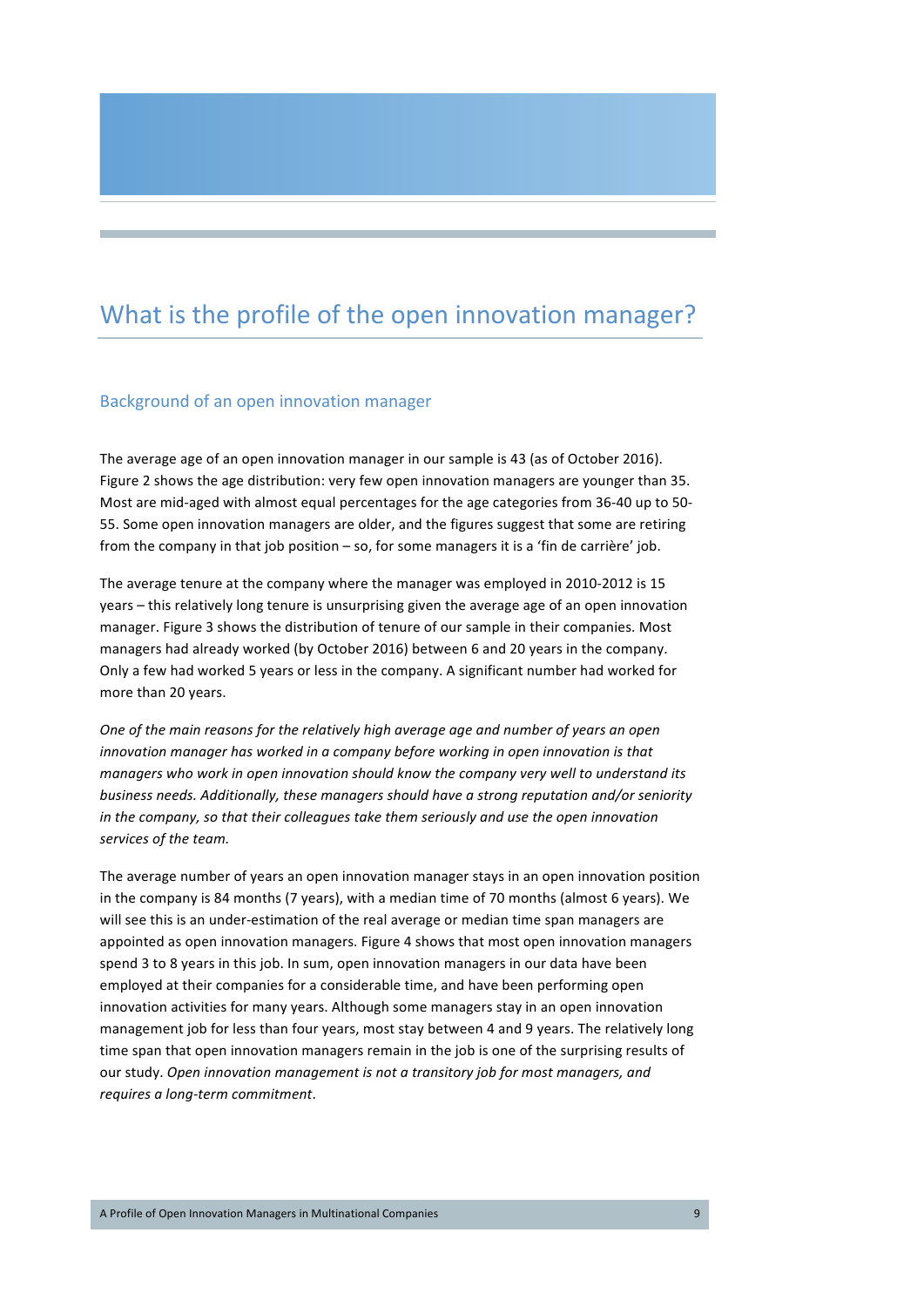



**Figure 2: Age distribution of open innovation managers (n=150)**



**Figure 3: Tenure at company (years)**  $(n = 156)$ 



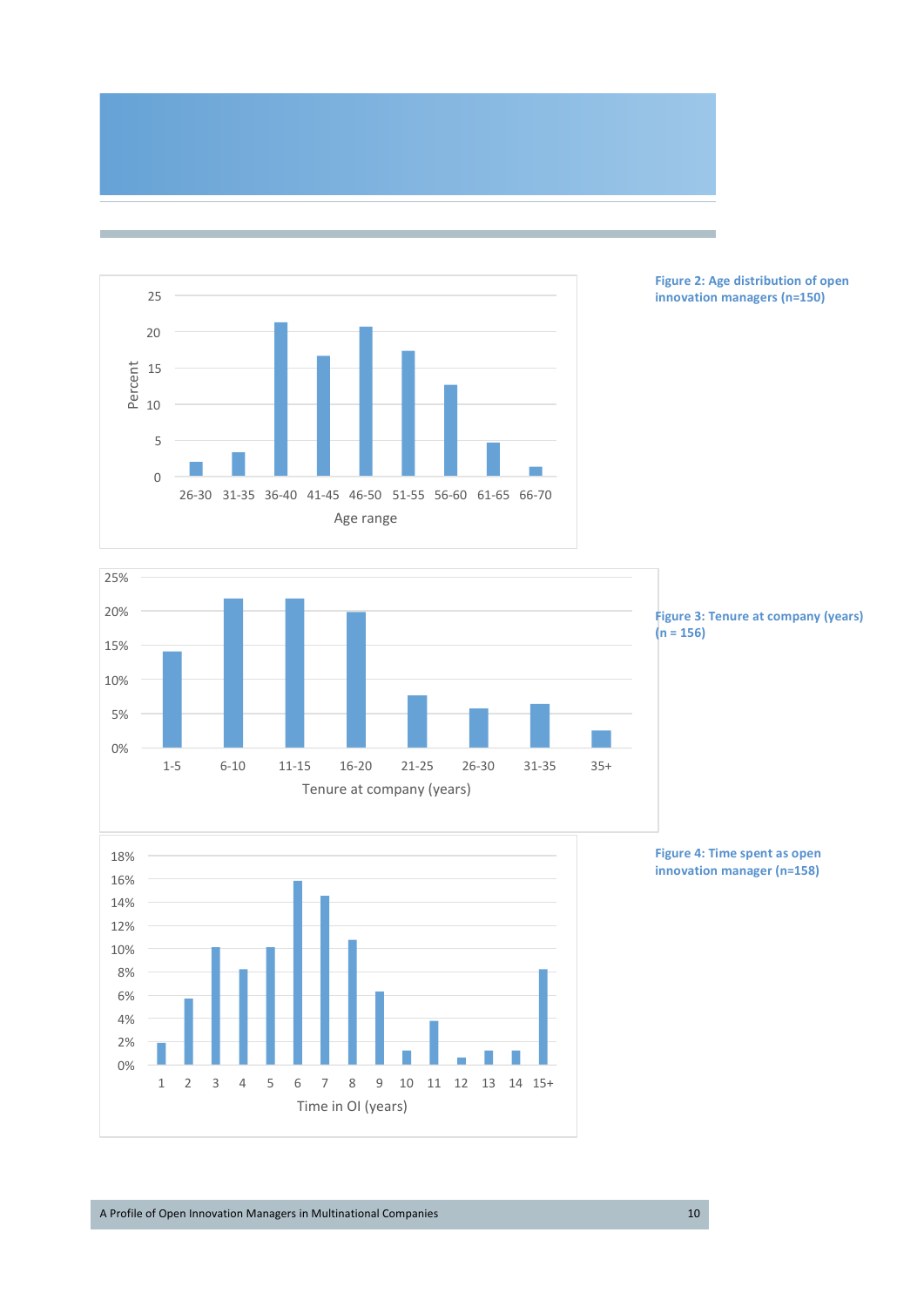# What did open innovation managers do before?

### The previous jobs of an open innovation manager

Figure 5 shows that 40% of open innovation managers have an R&D background. Although R&D managers are well represented, most open innovation managers have another background: 14% come from marketing; 9% from operations; 6% from engineering, and 6% from project management. In other words, although 40% have an R&D background it is obvious that open innovation units in large companies need people with a wide variety of skills and educational backgrounds. This is unsurprising, since innovation implies that scientific and technical insights are transformed into new, commercially successful products or services. Commercial success is related to the technical strengths of a company, but also to its skills in new business development, business model innovation, marketing, operations, etc. Therefore, open innovation units in large companies rely on managers with various skills (for example, managers from the legal department who are skilled in writing effective contracts with external partners are needed).

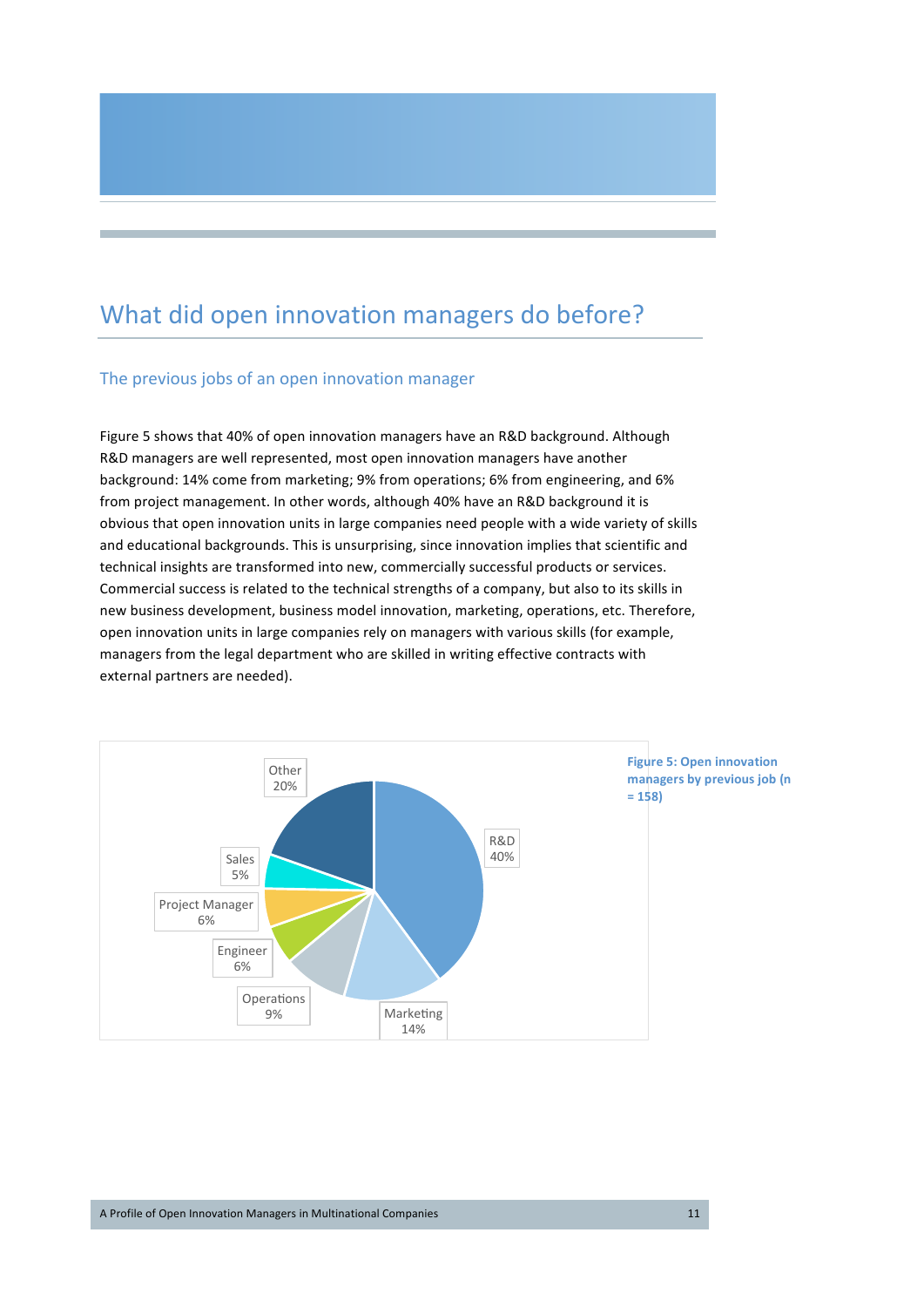# What do open innovation managers do afterwards?

### What happened after 2012?

In this section, we explore what the open innovation managers have been doing since 2010-2012. We are interested in how their careers have progressed. We try to answer two main questions: firstly, did open innovation managers stay or leave the company after 2012? Secondly, did they continue to work as open innovation managers or did they take other jobs?

After 2012 (up until October 2016), of the 158 open innovation managers in our sample, approximately 28% left the company, while the overwhelming majority stayed (72%) (see Figure 6). The average tenure of those who stayed was 15.8 years, compared to 12.6 years for those who left.

Of those who stayed, some 59% continued their job in open innovation until October 2016. These managers have an average of 15.9 years of tenure at the company and over 8.3 years of open innovation experience (see Table 1). Managers who left their open innovation jobs, but stayed with the same company, had an average tenure of 15.1 years, and an average term of 4.2 years as open innovation managers.



**Figure 6: Open innovation** manager status in 2016 (n = **158)**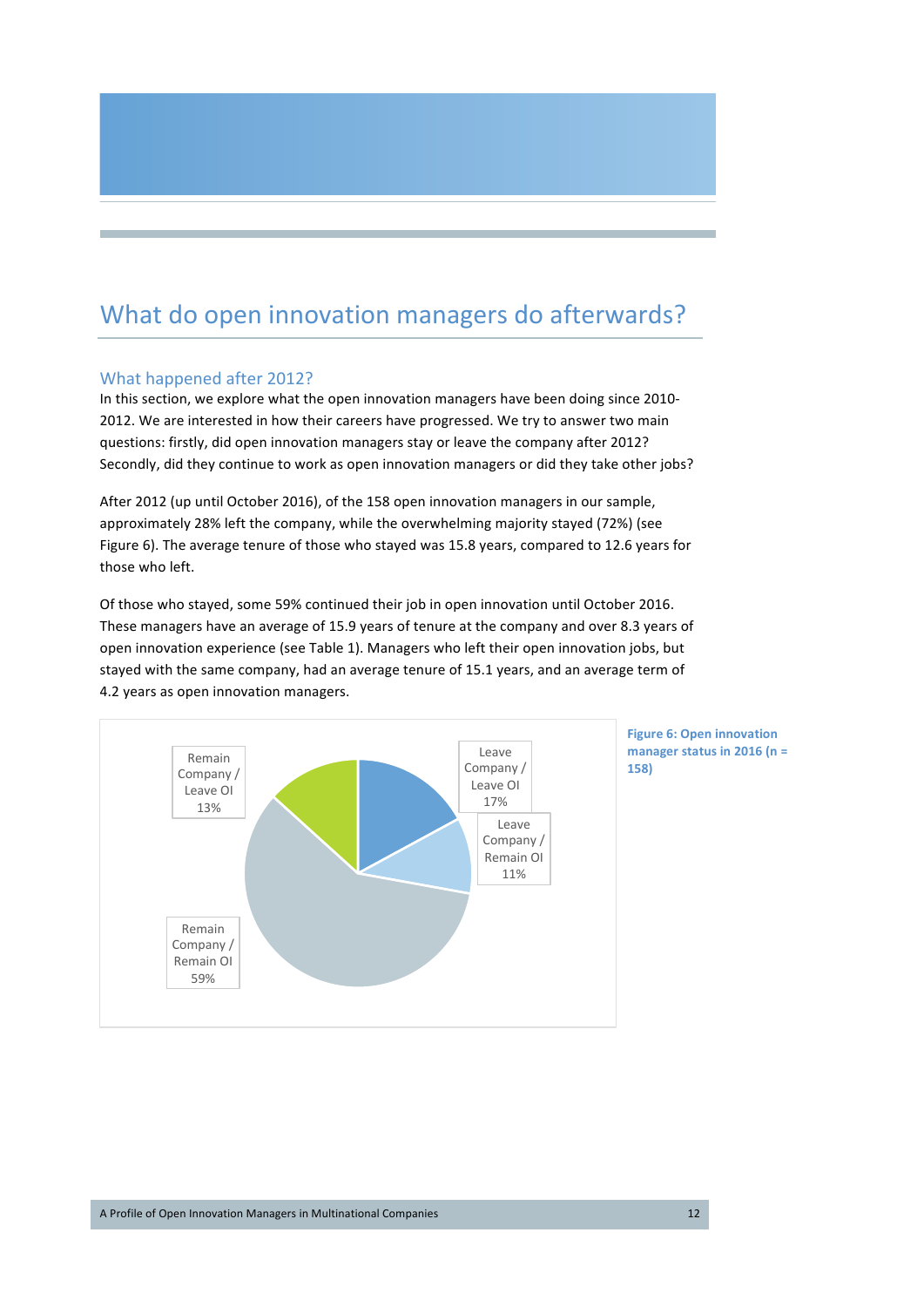| Stay in OI                           | <b>Leave OI</b>                     | <b>Total</b>                                                |
|--------------------------------------|-------------------------------------|-------------------------------------------------------------|
| 16.2 years tenure<br>7.5 years in OI | 8.8 years tenure<br>4.2 years in OI | 12.6 years tenure<br>5.5 years in OI                        |
| 8.3 years in OI                      | 4.2 years in OI                     | 15.8 years tenure<br>7.5 years in OI<br>15.0 years tenure   |
|                                      | 15.9 years tenure                   | 15.1 years tenure<br>16.0 years tenure<br>12.7 years tenure |

**Table 1: Open innovation manager the 11 source** in both company and open **inovation after 2012 (measured in 2016) (n= 158)**

Managers who left the company and are appointed as open innovation managers in another company had an average tenure in the first company of 16.2 years and worked in the company as an open innovation manager for 7.5 years. Managers who left the company and switched to another type of job had only 8.8 years tenure and 4.2 years of experience in open innovation. Obviously, those who left open innovation practiced open innovation for less time than those who remained.

Combining the findings of Figure 6 and Table 1, we can conclude that most open innovation managers in the 32 multinational companies are still at their open innovation jobs four years after the 2010-2012 observation period. The longer they worked in open innovation, the less likely they were to jump to another type of job. This is even the case when managers leave the company: when they have a long track record in open innovation they tend to be open innovation managers in the new company. That is not the case for managers who have only a few years of experience in open innovation: when they switch to another company they also tend to switch to another job. We can explain this as an effect of specialisation in open innovation: managers who have been serving for a long time in open innovation are most likely to be skilled in open innovation, offering expert guidance, and coaching (more junior managers) in open innovation processes. These managers are leading and driving open innovation in the company, and will therefore stay in open innovation while (younger) managers work as project managers in the open innovation unit. When managers with longterm experience in open innovation leave a company they are hired by other company because of their strong open innovation management skills.

Finally, it is also interesting to note that of the 48 managers who left the field of open innovation, 46% returned to their previous job type (for instance, legal, new business development, or R&D).

### Career implications of staying or leaving the company

#### Staying at the company

Of those who stayed at the company, 31% received at least one promotion, 13% had a lateral move, while 56% stayed in the same (open innovation) management role for at least four more years (at least until the end of data collection in 2016) (Figure 7). The large majority of those who stayed also remained in open innovation (82%) (Figure 8). Of those who stayed, but left open innovation, half went back to their previous field or job function.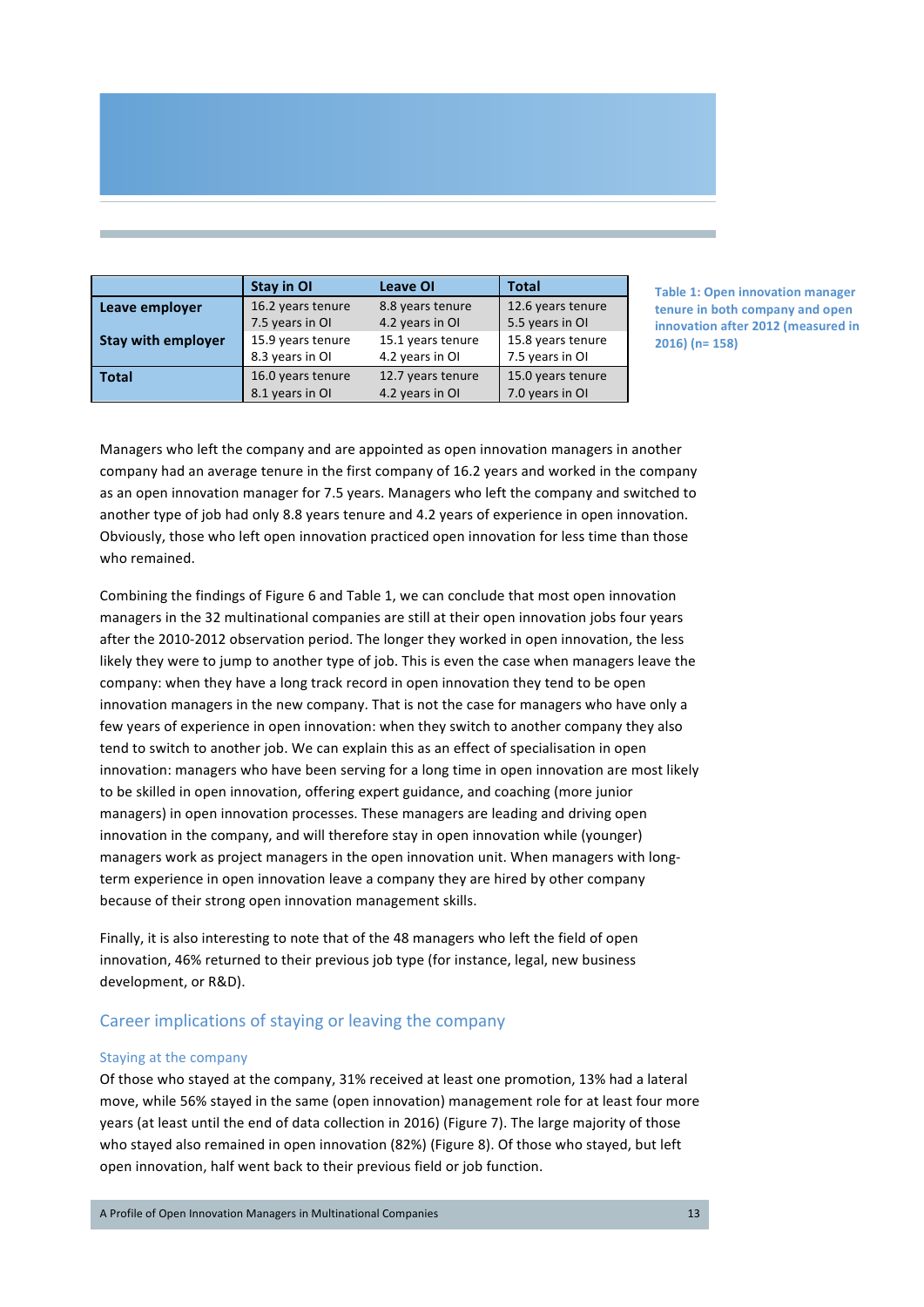These observations are interesting: firstly, most open innovation managers that stay in the same company were still at work as open innovation managers when we collected the data. That is reflected by long average tenures as open innovation managers, and as many of these managers are still working in innovation, the average tenure in this position will further increase over the coming years. The number of people who have changed jobs within the company is still relatively small, but will undoubtedly increase in the years ahead. Most open innovation managers return to a division or department - and this mobility is an interesting instrument for disseminating open innovation and the associated mindset within large companies. For some managers, open innovation management is a step in their career, after which they can return to their original department (for instance corporate R&D) enriched with knowledge about how to access and assimilate external knowledge and how to build partnerships with various partners.







**Figure 8: Open innovation involvement of open innovation managers who stayed at same company after 2012 (n= 114)**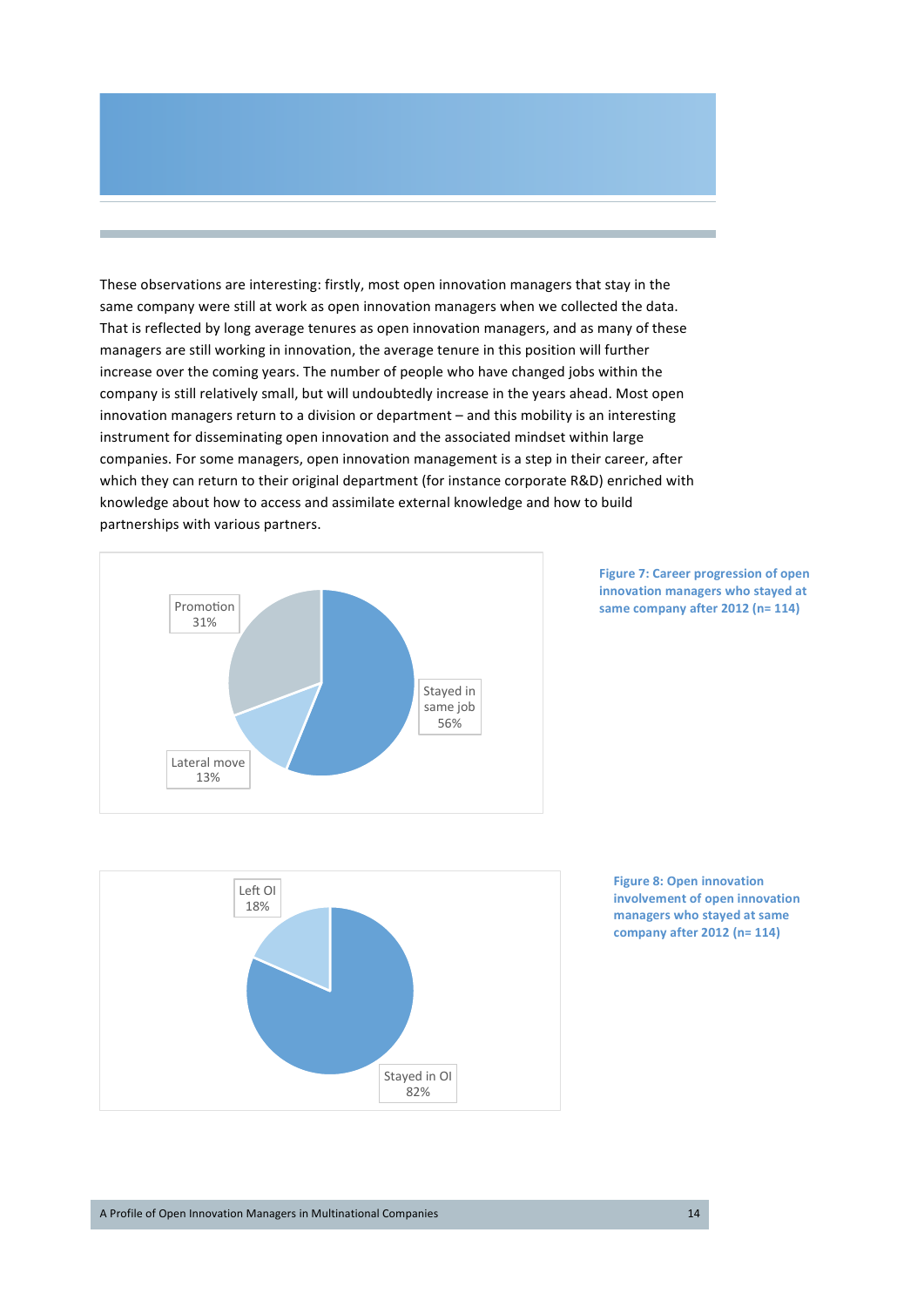#### Leaving the company

Of the 41 open innovation managers who left the company after 2012, most (44%) started a job in non-competing companies and 24% went to competitors (Figure 9). $^9$  Of those who left the company, 49% were promoted, and 27% moved into consultancy (Figure 10). After leaving their open innovation manager position and the company, 59% left open innovation altogether (Figure 11). Thus, most open innovation managers who left their company did not continue as open innovation managers in their new jobs. Only 41% of these managers continued as open innovation managers and applied their open innovation knowledge in another company, or as an open innovation consultant.



**Figure 9: Post job of open innovation managers who left their employer after 2012 (n= 41)**

A Profile of Open Innovation Managers in Multinational Companies 15

*<sup>7</sup>here are significant differences between managers in the sample who stayed in open innovation (n=14)* and those *who* took another job (n=27): 28% of managers who left the company and changed job went to competing companies and 56% to non-competing companies. The remaining 16% became consultants. For the first category of managers, we find that 50% became consultants, another 14% started open innovation service firms, 21% worked for a non*competing company, and 14% for a competing company. Only a few managers (5 out of 158) went to another company* and worked as an open innovation manager. In other words, we found little evidence for dissemination of good *practices through the hiring by other companies of open innovation managers.*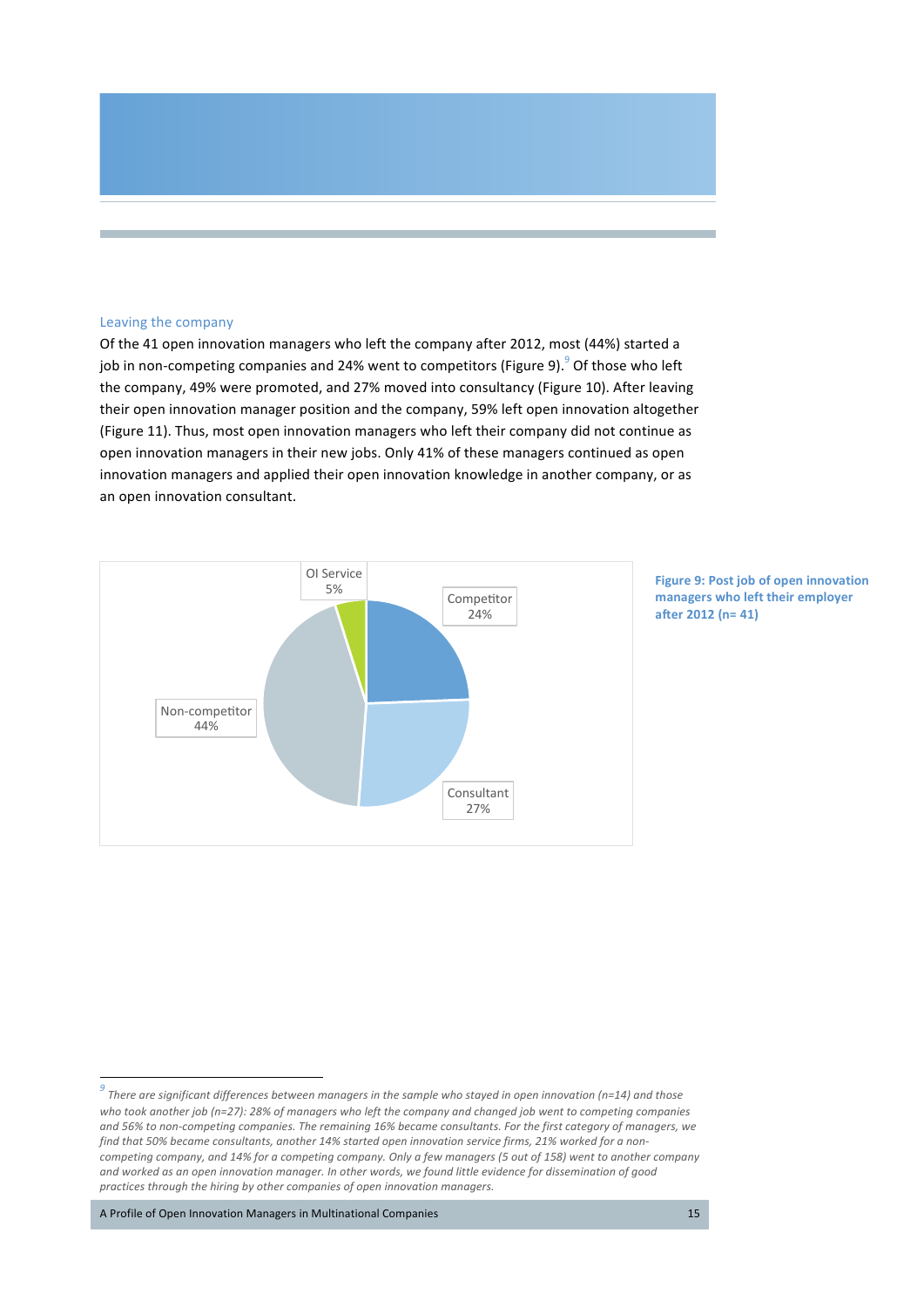



### Career implications of remaining in or leaving open innovation?

In this section, we are no longer considering whether open innovation managers stayed within the company (until October 2016). Here, we are only considering whether they continued to work in open innovation. Most open innovation managers in our sample (70%) remained in open innovation (see Figure 12). Average company tenure for those who remained in open innovation was 16.0 years (median: 14 years); while company tenure was 12.7 years (median: 12 years) for those leaving. The average time spent in open innovation for those who remained in OI after the reference period was 8.1 years (median: 6.75 years) and for those who left OI it was 4.2 years (median: 3.8 years) (see Table 1). This difference is also illustrated in Figure 13: those who left open innovation had only worked a few years in open innovation, and only a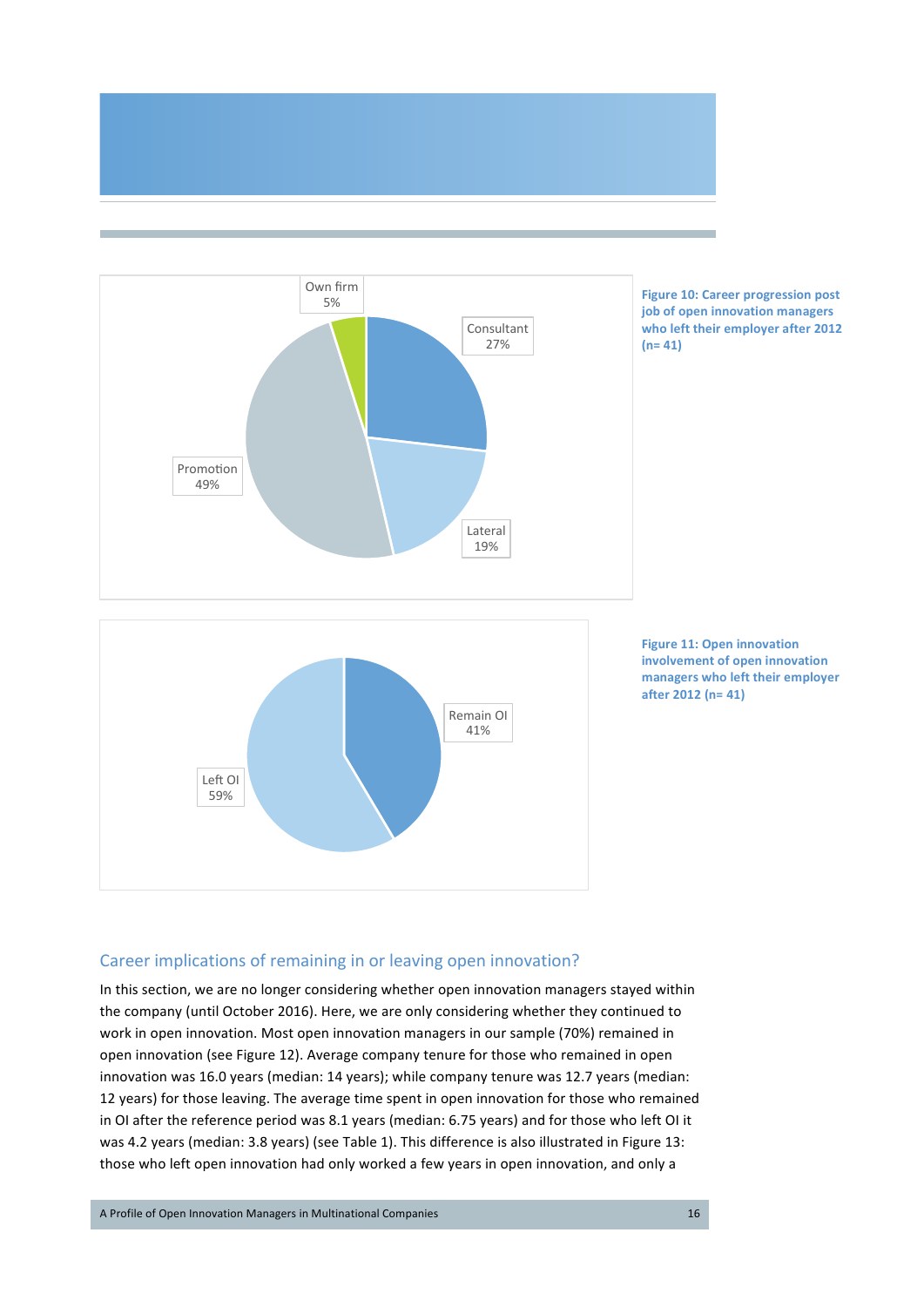small minority were open innovation managers for more than 6 years. Those who left open innovation were also younger than those who remained (42.5 years versus 49 years). This is an indication that younger (or junior) managers have shorter stays in open innovation compared to older/senior managers.



**Figure 12: Open innovation managers leaving or staying in open innovation after 2012 (n= 158)**

**Figure 13: Years in open innovation between open innovation stayers and leavers (n= 157)**



Remaining in open innovation

What is the career progression of managers who stayed in open innovation until the day we collected data (October 2016)? Most managers who stayed in open innovation (58%) were still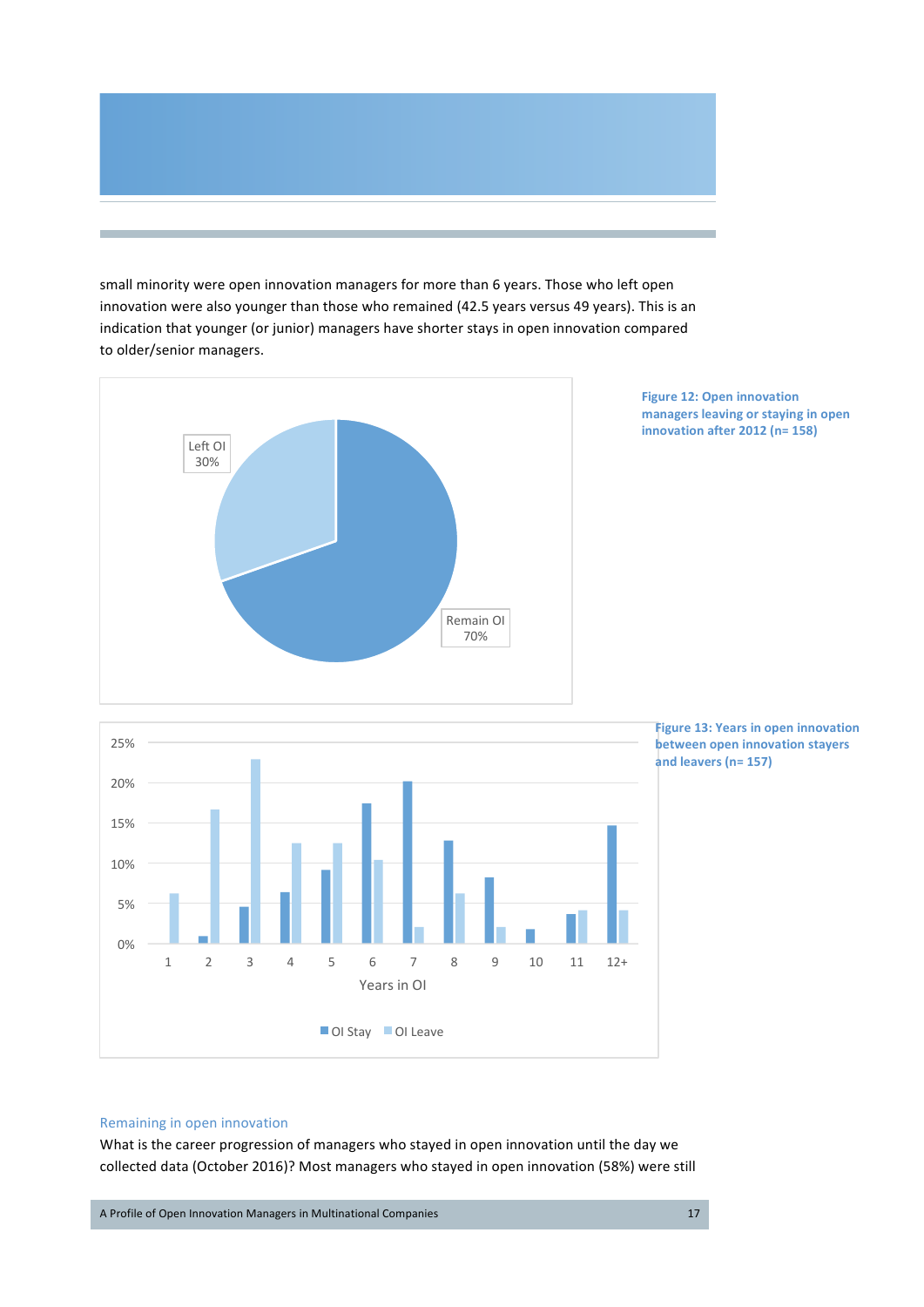working in the same position, another 24% were promoted (either an internal promotion or a promotion when moving to another company), and 10% moved laterally. About 6% became independent open innovation consultants and 2% started an open innovation service company.



**Figure 14: Career progression of open innovation managers who remain in open innovation after 2012** (n= 110)

The percentages in Figure 14 can be further analysed by checking whether managers who continued to work in an open innovation job, stayed or left the company. Figure 15 shows the outcome for managers who stayed: 69% were still working in the same job in 2016, 22% were promoted, and 9% began another open innovation job that can be considered as a lateral move.



**Figure 15: Career progression of open innovation managers who** remain in open innovation and **remain in the company after 2012 (n= 93)**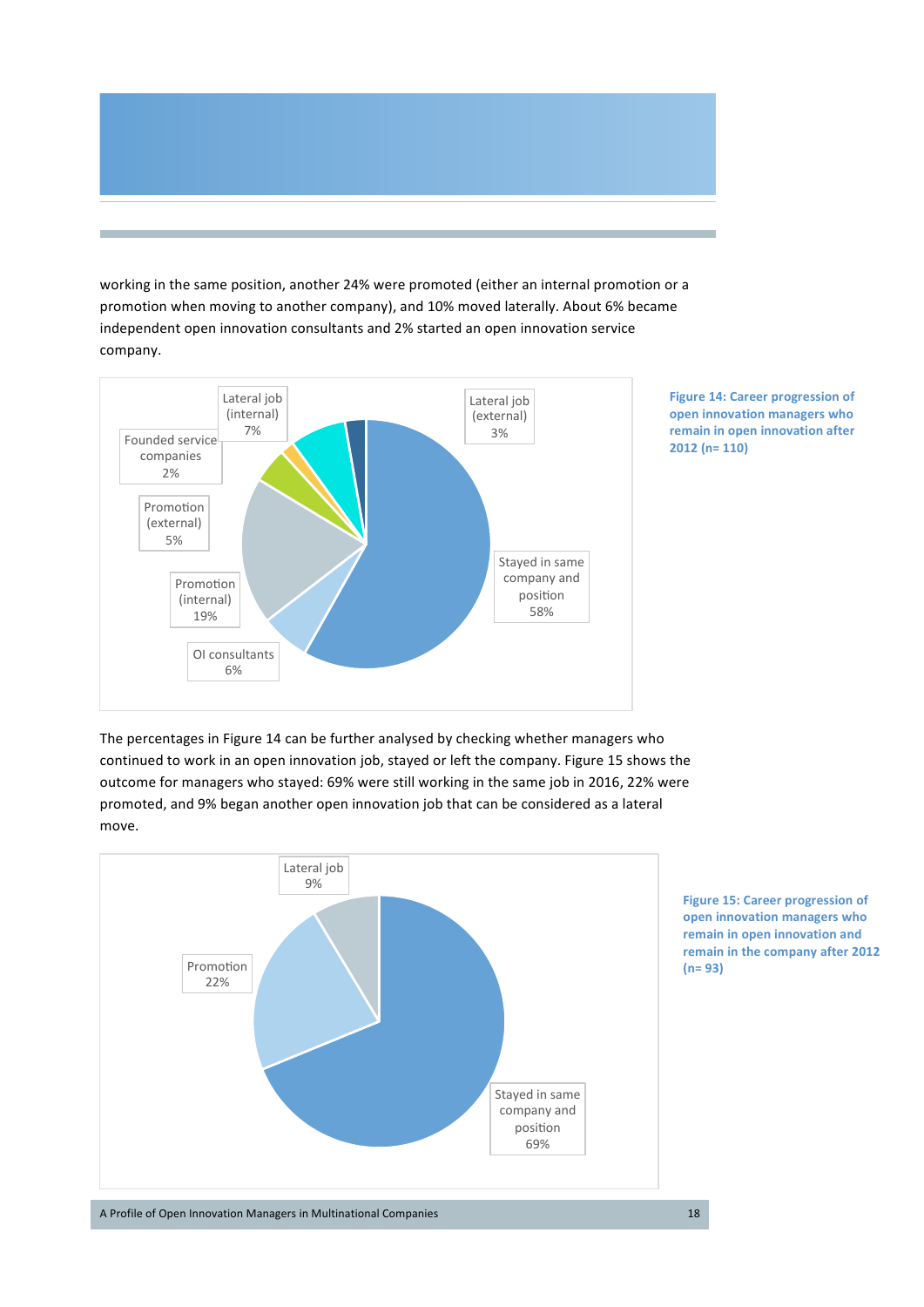



**Figure 16: Career progression of open innovation managers who remain in open innovation and left** the company after  $2012$  (n=  $17$ )

Only 17 managers who stayed in an open innovation job moved to another company. Most worked in a similar open innovation job in their new company (41%). Another 29% were promoted in their open innovation job when they switched companies, while 17% made lateral move. Finally, 12% of these managers started service companies (active in open innovation).

It is worthwhile seeing if joining another company increases the likelihood of promotion for a manager who wishes to continue working in open innovation. When we compare Figures 15 and 16, we see that 22% of managers who stay were promoted by 2016 – while the figure for leavers was 29%. A manager who wants to continue working in open innovation has a somewhat greater chance of promotion if he finds a new employer. When we consider only corporate jobs when a manager assumes a job in another company (leaving open innovation consultants and newly established services companies aside), then managers have a 62% chance of being promoted.

External promotion is thus more likely than internal promotion if a manager chooses to stay in open innovation. One possible (although speculative) explanation is that successful open innovation managers use a transition to another company as an opportunity for promotion. Open innovation is after all a relatively recent trend and skilled managers are welcome in companies that are starting open innovation, or aim to professionalise the process.

#### Leaving open innovation

Let's now have a look at those managers who left open innovation. Some of these managers stay in the company: of the 48 managers who left open innovation, 29% were promoted within the company and 15% worked in another job but without promotion. Most of these managers left the company and received an external promotion (21%), started another job in another

A Profile of Open Innovation Managers in Multinational Companies 19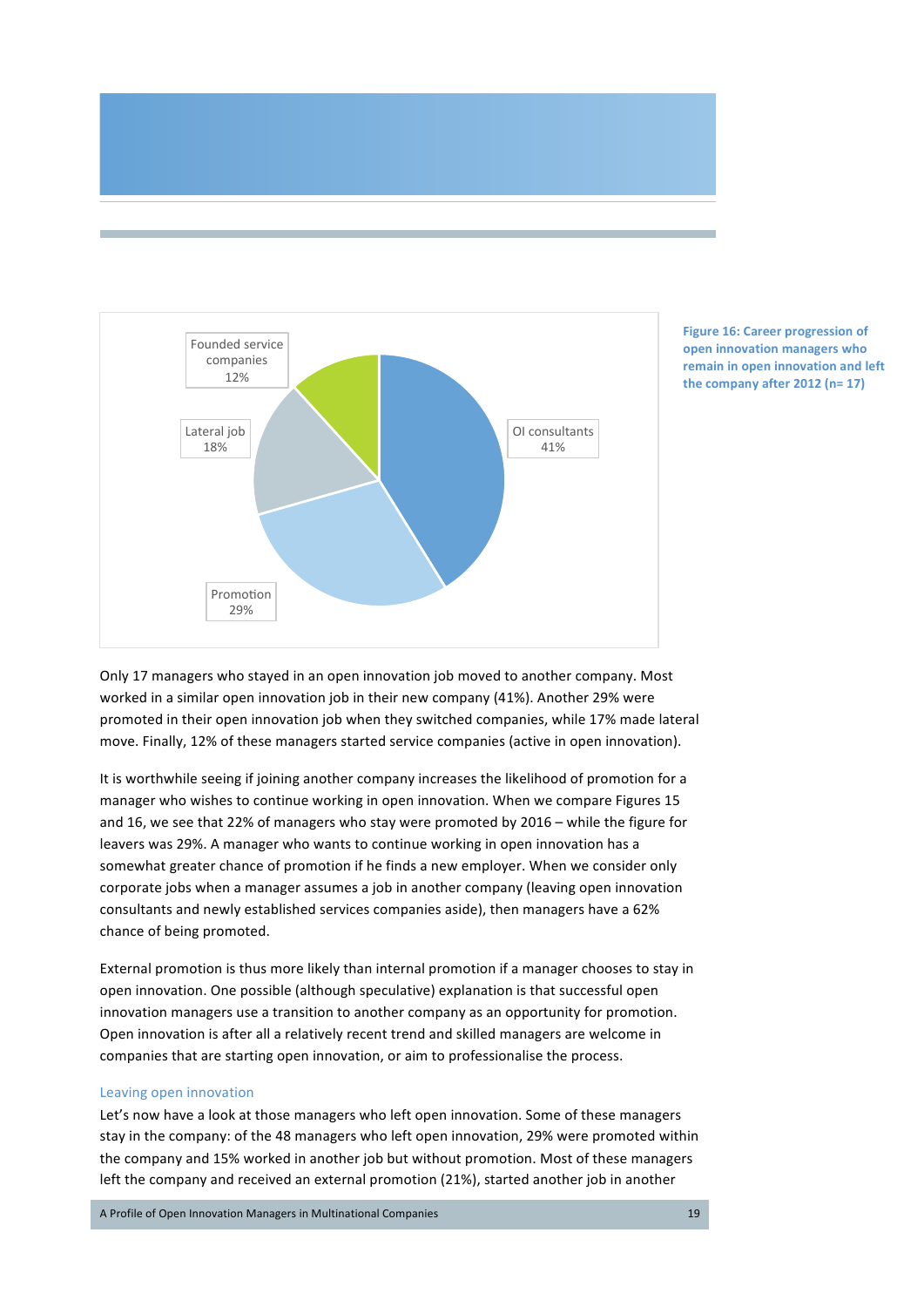

### Lateral job (internal) 15% Lateral job (external) 11% Promotion (internal) 29% Promotion (external) 31% Consulting 8% Retired 6% Lateral job 18% Promotion 56% Consulting 15% Retired 11% **Figure 17: Career progression of open innovation managers who left open innovation after 2012 (n= 48) Figure 18: Career progression of open innovation managers who left open innovation and left the company after 2012 (n= 27)**

company without promotion (15%), or started their own business (8%). The remaining 6% are managers who retired after their open innovation job.

We can further split the sample of managers who left open innovation into those who left the company and those who stayed. Figure 18 shows those who left the company (only 27 managers): 56% of managers were promoted in the new company, and 18% started another job without promotion. Some 15% started a consultancy and 11% had retired by 2016. Leaving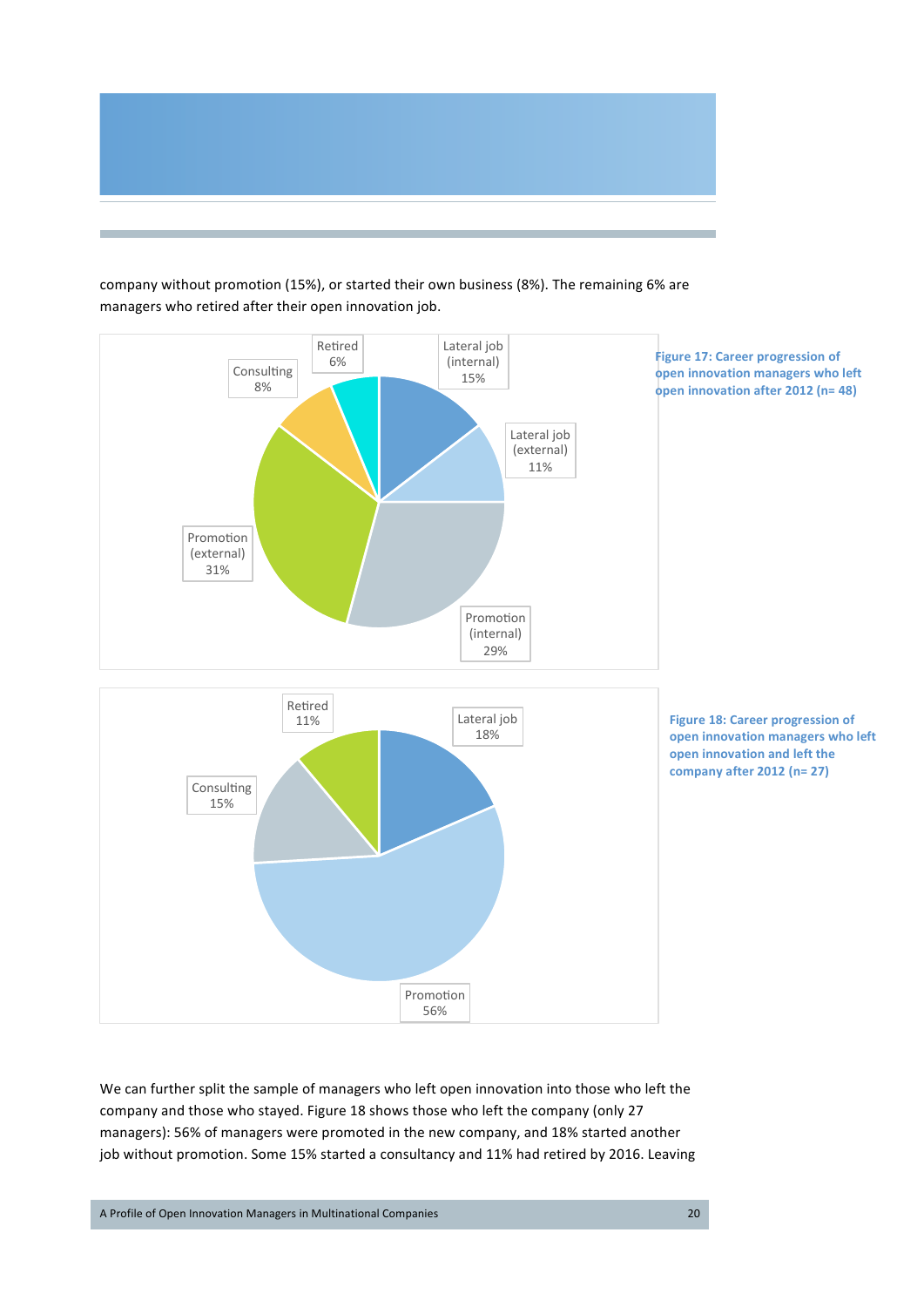the company as an open innovation manager means there is a significant chance of being promoted within another company if a manager decides to leave open innovation.

However, the possibility of promotion is even greater when a manager stays. Figure 19 shows that two-thirds of these managers are promoted. In other words, compared to the case where managers stay in open innovation, when a manager is ready to leave an open innovation team he or she has a good chance of being promoted in the current company, as well as in other companies. The possibility of promotion is greater when a manager stays. This result contrasts with the case where managers stay in the open innovation field: in this case a manager improves his or her chance of promotion by leaving.



**Figure 19: Career progression of open innovation managers who left open innovation and remained in** the company after 2012 (n= 21)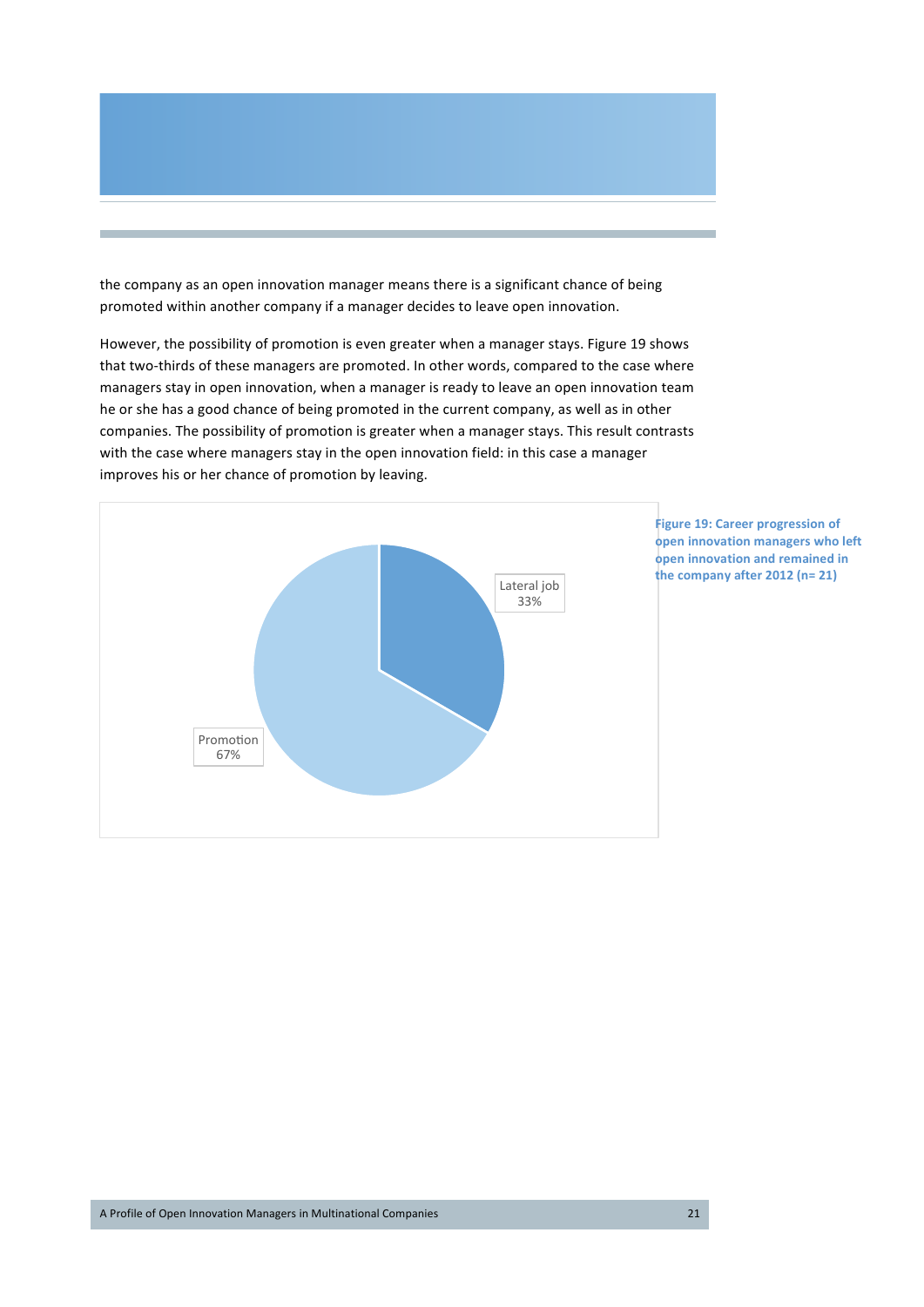## **Conclusions**

Our work is exploratory and has several limitations. We may have a bias because some manager profiles may not be on LinkedIn. Furthermore, since LinkedIn is not designed for open innovation career studies, we had to manually select open innovation processes. Finally, we did not compare open innovation managers with other managers in the same companies, and, therefore, we cannot compare the profile of open innovation managers with other managers in the same companies. Nevertheless, we reached some interesting conclusions:

- Based on LinkedIn data, we find that only
- a small minority of the multinationals we investigated have ten or more open innovation managers. Most had fewer than five open innovation managers, showing that a relatively small team can manage open innovation even when in companies with \$5 billion or more in revenues.
- We find that open innovation managers have relatively long tenure in the company (an average of 15 years). A possible explanation is that open innovation managers must know the company very well to understand the business. Additionally, these managers must have a strong reputation and/or seniority in the company so that their colleagues take them seriously.
- Open innovation managers stay on average for seven years in this job. This is an under-estimation, as many managers had not left their open innovation job by the time we collected the data. Open innovation management is not a transitory job for most managers and requires a long-term commitment. The longer managers stay in the job, the smaller the chances that they switch to other companies.
- Open innovation is traditionally linked to R&D activities. We find, however, that only 40% of open innovation managers in multinationals in the manufacturing industry have an R&D background. Most managers come from other functions or divisions in the company. Open innovation management teams need people with very diverse backgrounds. That is unsurprising since a company needs a variety of skills to successfully launch a new product or business. Companies such as P&G have two open innovation teams: the first is technology focused (and moves a project to a proof-of-concept stage), but the second team focuses on new business development and is composed of people with diverse, non-technical backgrounds.
- The current study is focused on what managers do after the 2010-2012 period. Remarkably, 59% are still working in open innovation in the same company, another 13% switched to another job in the company. The other managers left the company: with 11% staying in open innovation, and 17% working in a different job. In short, these figures confirm: (a) most managers stay for many years in open innovation; and (b) that leaving the company also reduces the chances that they stay in open innovation (compare Figures 8 and 11).